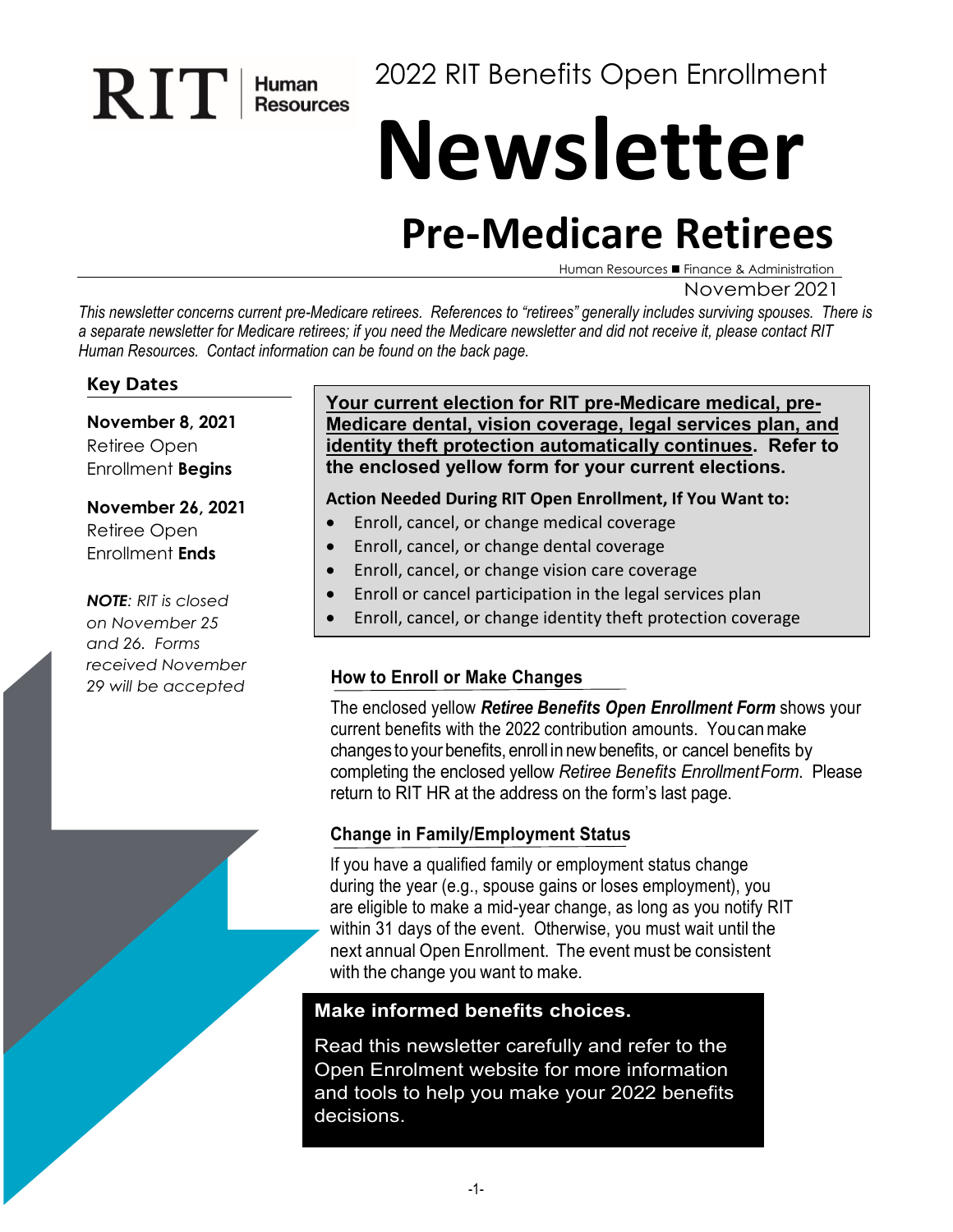| <b>ZUZZ HIGHIIGHTS</b> (details enclosed) |                                                                                                                                                                                                                                                                                                                                                                                |                                      |  |  |
|-------------------------------------------|--------------------------------------------------------------------------------------------------------------------------------------------------------------------------------------------------------------------------------------------------------------------------------------------------------------------------------------------------------------------------------|--------------------------------------|--|--|
| <b>Benefit</b>                            | <b>Coverage Update</b>                                                                                                                                                                                                                                                                                                                                                         | <b>Rates</b>                         |  |  |
| <b>Medical</b>                            | <b>NEW</b> coverage for hearing aids<br>$\bullet$<br><b>NEW</b> coverage for replacement of a functioning<br>$\bullet$<br>cochlear implant processor<br><b>NEW</b> copays added back to <b>POS A</b> to replace<br>$\bullet$<br>deductible and coinsurance for<br>Inpatient Hospitalization<br>$\circ$<br><b>Outpatient Services</b><br>$\circ$<br>Advanced Imaging<br>$\circ$ | Increase                             |  |  |
| <b>Prescription Drug</b>                  | Semi-annual update to formulary and excluded<br>$\bullet$<br>medications list<br>Adding utilization, diabetic, and opioid management<br>$\bullet$<br>programs for patient safety and shared savings                                                                                                                                                                            | Cost included in<br>medical premiums |  |  |
| <b>Dental</b>                             | Two year enrollment lock removed                                                                                                                                                                                                                                                                                                                                               | Increase <\$3 month                  |  |  |
| <b>Vision</b>                             | No change                                                                                                                                                                                                                                                                                                                                                                      | No change                            |  |  |
| <b>Legal Plan</b>                         | No change                                                                                                                                                                                                                                                                                                                                                                      | No change                            |  |  |
| <b>Identity Theft Protection</b>          | New services added                                                                                                                                                                                                                                                                                                                                                             | No change                            |  |  |

### **2022 Highlights** *(details enclosed)*

# **Important Information: Medical Plan Updates and Changes**

Since the pre-Medicare retiree contribution amounts are based on the employee contribution amounts, this information is important for you to understand. Medical and prescription drugs (Rx) costs rise every year. At RIT, the university supports 75% of the premium contribution and the employee pays 25% with some variation by plan choice, coverage level, and salary level. There are three ways to manage increased medical/Rx cost and RIT considers these options every year:

- 1. Employee contributions
- 2. RIT cost
- 3. Plan design features/patient cost-sharing for services

Last fall when planning for 2021, we faced a substantial cost increase that neither our employees nor RIT could take on. So we made a plan design change for all POS plans, adding a deductible and coinsurance for three types of services -- hospital inpatient, outpatient services, and advanced imaging -- that are used less frequently. Copays continue to apply for the most commonly used services such as office visits. We did not increase the employee contribution amount for 2021 – employees pay the same amount for coverage in 2021 as they did in 2020. RIT took on the entire premium increase.

While the deductible amounts and coinsurance percentage are low compared to the market, we understand that the change impacted those employees who were hospitalized or used outpatient or advanced imaging services. Beginning January 1, 2022, we will convert POS A back to the 2020 plan structure and reinstate copays in POS A for inpatient hospitalization, outpatient services, and advanced imaging, discontinuing the deductible and coinsurance feature for these services. Because of this major enhancement, premium contributions for POS A will increase much more than they will for the other plans. POS B, POS B No Drug, and POS D will continue to have the deductible and coinsurance feature for these three services and will have a smaller premium increase.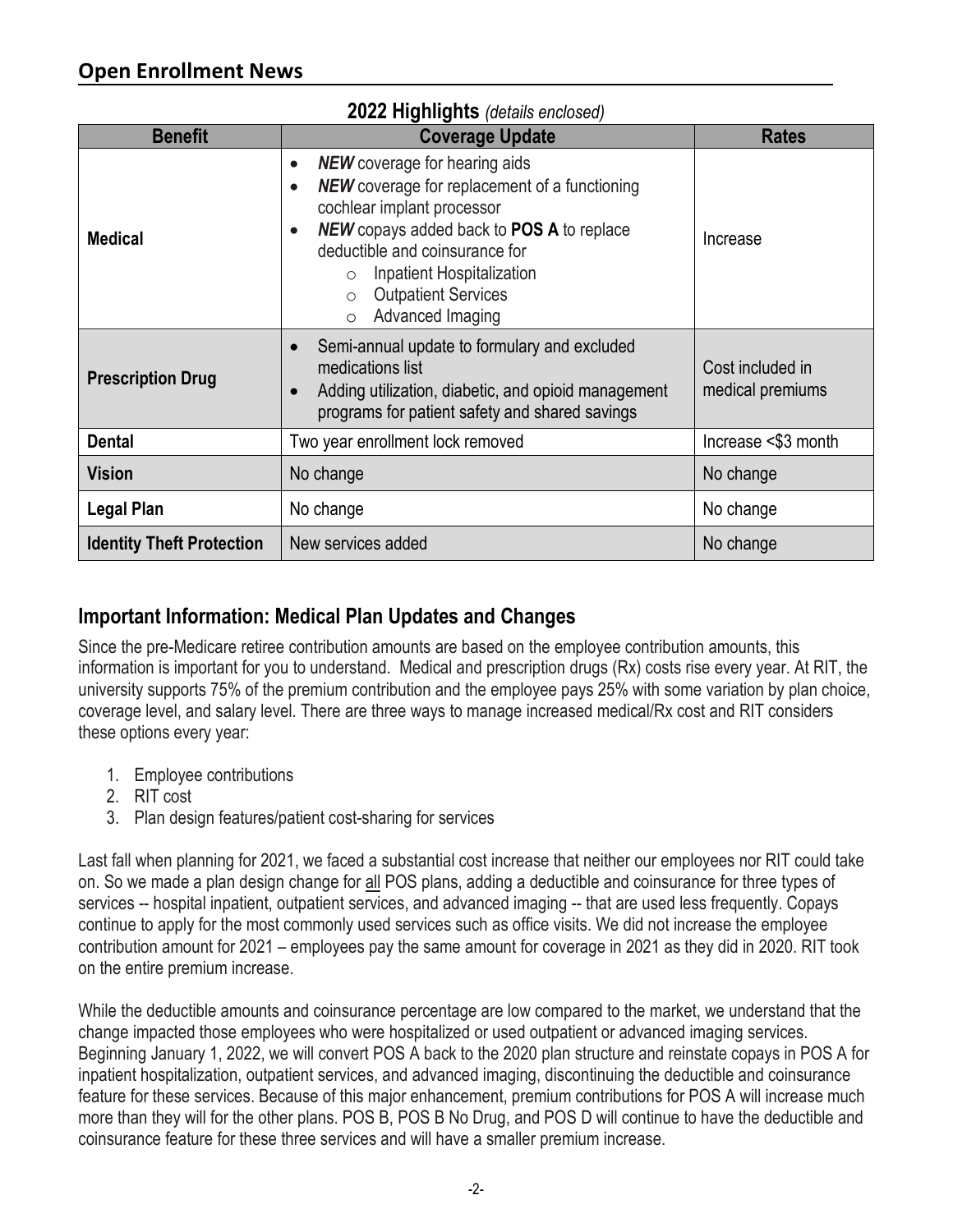# **Open Enrollment News continued**

#### **Make an Informed Choice**

We suggest you review your personal situation and carefully consider what medical plan is best for you and your family members. For those in POS A, consider switching to POS B or POS D.

And, as you will read below, beginning January 1, 2022, all plans will cover hearing aids and the replacement of a functioning cochlear implant processor (has only been covered under POS A), so this will no longer be a decision factor when making your plan choice.

You will find information and tools on the Open Enrollment website to help you make your plan choice for 2022. We encourage you to consider your decision carefully.

# **NEW coverage added to all RIT medical plans**

We are pleased to announce that beginning January 1, 2022, all RIT POS plans and the Blue PPO will include the following coverage. Currently, this coverage is available only in POS A.

- **Hearing aids** you will pay 20% and the plan will pay 80% for hearing aids purchased from a participating provider. The plan will cover up to \$3,000 per ear every three years.
- **Replacement of a functioning cochlear implant processor** you will pay 20% and the plan will pay 80% for the replacement of a functioning cochlear implant processor. The plan will cover up to \$6,000 every six years.

# **Remove the 2-year lock for dental election changes**

We are pleased to provide more flexibility for employees and pre-Medicare retirees. Effective January 1, 2022, there will no longer be a two-year lock for making changes. This means you can enroll, cancel, change dental plans, or change coverage levels during this year's open enrollment period. In addition, qualifying mid-year changes as described on page 1 will be allowed, provided you make the election within 31 days of the qualifying event.

#### **RIT Retirees Program**

Due to the pandemic, RIT has not hosted any retiree events this year. We encourage you to visit [www.rit.edu/retirees](http://www.rit.edu/retirees) for information on news, events, and other important information. You can also email [retirees@rit.edu](mailto:retirees@rit.edu) with questions.

# **Prescription Drug Updates**

The OptumRx Pharmacy and Therapeutics Committee, comprised of physicians and pharmacists, meets regularly to provide clinical reviews of all medications to help inform decisions about the tier, exclusions list, and utilization programs. Refer to the summary on the HR website called Understanding your Formulary for helpful information.

Generally, there are updates to the formulary (tiers and exclusions) each January 1 and July 1; the updated lists are posted on the HR website. In addition, RIT is adopting additional utilization management programs as well as diabetic and opioid management programs. These programs focus on patient safety and shared savings.

If you are impacted by any of these programs, OptumRx will reach out to you directly.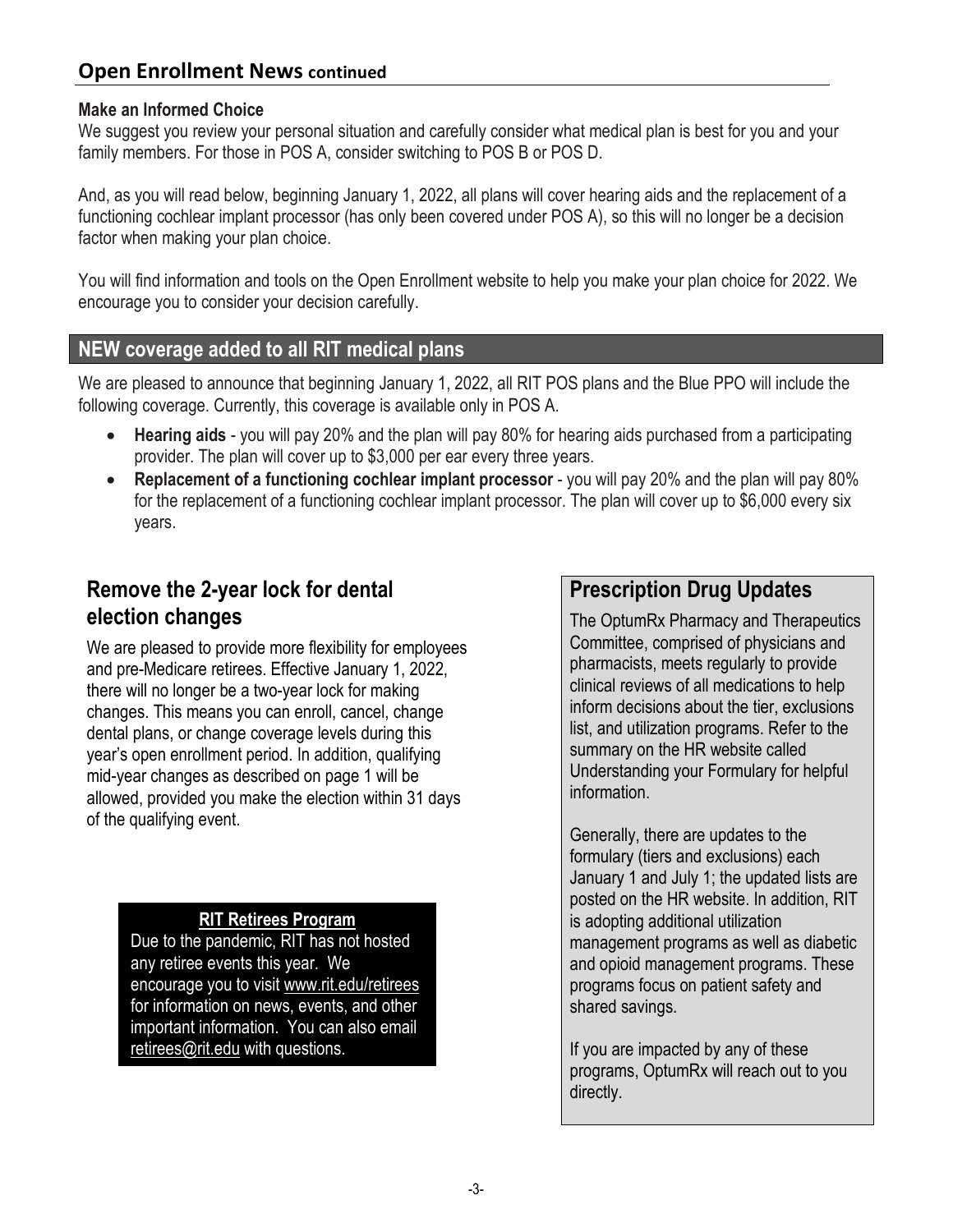### **2022 Common Medical/Rx Services At-A-Glance**

*For more detailed information, please refer to the Medical Benefits Comparison Book found in the healthcare section of the benefits website (www.rit.edu/benefits).*

|                                                          | <b>POS A</b>    |                             | POS B and POS B No Drug             |                                     | <b>POS D</b>                        |                                     |  |
|----------------------------------------------------------|-----------------|-----------------------------|-------------------------------------|-------------------------------------|-------------------------------------|-------------------------------------|--|
| <b>In-Network Medical Coverage</b>                       | $RRH^{(1)}$     | Other In-<br><b>Network</b> | $RRH^{(1)}$                         | Other In-<br><b>Network</b>         | $RRH^{(1)}$                         | Other In-<br><b>Network</b>         |  |
| Annual Deductible (individual/family)                    |                 | Not Applicable              | \$250/\$500                         |                                     | \$300/\$600                         |                                     |  |
| Coinsurance (patient pays/plan pays)                     |                 | Not Applicable              |                                     | 10% / 90%                           |                                     | 10% / 90%                           |  |
| Annual Patient Maximum Out-of-Pocket (individual/family) |                 | \$5,050/\$10,100            |                                     | \$6,050/\$12,100                    | \$6,400/\$12,800                    |                                     |  |
| Telemedicine with MD Live                                | N/A             | \$10                        | N/A                                 | \$10                                | N/A                                 | \$10                                |  |
| <b>RRH On-Campus Practice</b>                            | \$20            | N/A                         | \$20                                | N/A                                 | \$20                                | N/A                                 |  |
| Primary Care Physician (PCP)                             | \$30            | \$35                        | \$35                                | \$40                                | \$40                                | \$45                                |  |
| Specialist                                               | \$35            | \$50                        | \$40                                | \$55                                | \$45                                | \$60                                |  |
| <b>Urgent Care</b>                                       | \$55            |                             | \$60                                |                                     | \$65                                |                                     |  |
| <b>Emergency Room</b>                                    | \$115           | \$140                       | \$140                               | \$190                               | \$165                               | \$215                               |  |
| <b>Hospital Inpatient</b>                                | \$150           | \$200                       | 10% coinsurance after<br>deductible |                                     | 10% coinsurance after<br>deductible |                                     |  |
| Hospital Outpatient or Ambulatory Surgical Center        | \$70            | \$140                       |                                     | 10% coinsurance after<br>deductible |                                     | 10% coinsurance after<br>deductible |  |
| Laboratory & Pathology                                   | Covered in Full |                             | Covered in Full                     |                                     | Covered in Full                     |                                     |  |
| X-ray                                                    |                 | \$50                        | \$55                                |                                     | \$60                                |                                     |  |
| Advanced Imaging (CT, MRI, etc.)                         | \$75            |                             | 10% coinsurance after<br>deductible |                                     | 10% coinsurance after<br>deductible |                                     |  |

|                                                          | <b>POS A</b>    |                       | <b>POS B Only</b> |                       | <b>POSD</b>                     |                       |
|----------------------------------------------------------|-----------------|-----------------------|-------------------|-----------------------|---------------------------------|-----------------------|
| <b>Prescription Drug Coverage</b>                        | Wegmans         | <b>Other</b>          | Wegmans           | <b>Other</b>          | Wegmans                         | Other                 |
|                                                          |                 | Retail <sup>(2)</sup> |                   | Retail <sup>(2)</sup> |                                 | Retail <sup>(2)</sup> |
| Annual Deductible (individual/family)                    |                 | Not Applicable        | Not Applicable    |                       | \$1,250 per person, then copays |                       |
| Annual Patient Maximum Out-of-Pocket (individual/family) | \$2,150/\$4,300 |                       | \$2,150/\$4,300   |                       | \$2,300/\$4,600                 |                       |
| Up to 30-Day Supply at Retail                            |                 |                       |                   |                       |                                 |                       |
| Tier 1: Generic                                          | \$15.00         | \$17.00               | \$15.00           | \$17.00               | \$25.00                         | \$30.00               |
| Tier 2: Brand Name-Formulary (preferred)                 | \$35.00         | \$40.00               | \$35.00           | \$40.00               | \$70.00                         | \$80.00               |
| Tier 3: Brand Name-Non-Formulary (non-preferred)         | \$50.00         | \$60.00               | \$50.00           | \$60.00               | \$130.00                        | \$150.00              |
| Up to 90-Day Supply at Wegmans or OptumRx Mail Order     |                 |                       |                   |                       |                                 |                       |
| Tier 1: Generic                                          | \$37.50         | Not Available         | \$37.50           | Not Available         | \$62.50                         | Not Available         |
| Tier 2: Brand Name-Formulary (preferred)                 | \$87.50         | Not Available         | \$87.50           | Not Available         | \$175.00                        | Not Available         |
| Tier 3: Brand Name-Non-Formulary (non-preferred)         | \$125.00        | Not Available         | \$125.00          | Not Available         | \$325.00                        | Not Available         |

*(1) The lower RRH copays do not apply to tests, treatments or any other services (e.g., allergy shots, chiropractic services, physical therapy, etc.).*

*(2) The non-Wegmans 30-day retail copay applies only for acute medications (e.g., antibiotic), controlled substances and the first three fills of a maintenance medication (e.g., cholesteral lowering). The copay for the 4th fill of a maintenance medication at a non-Wegmans retail pharmacy will be 90-day copay amount.*

**We encourage you to check out the Open Enrollment website at www.rit.edu/benefits for helpful information and tools, including premium contribution rates, Medical Benefits Comparison Book, and an Excel calculator to model estimated total medical/Rx costs.**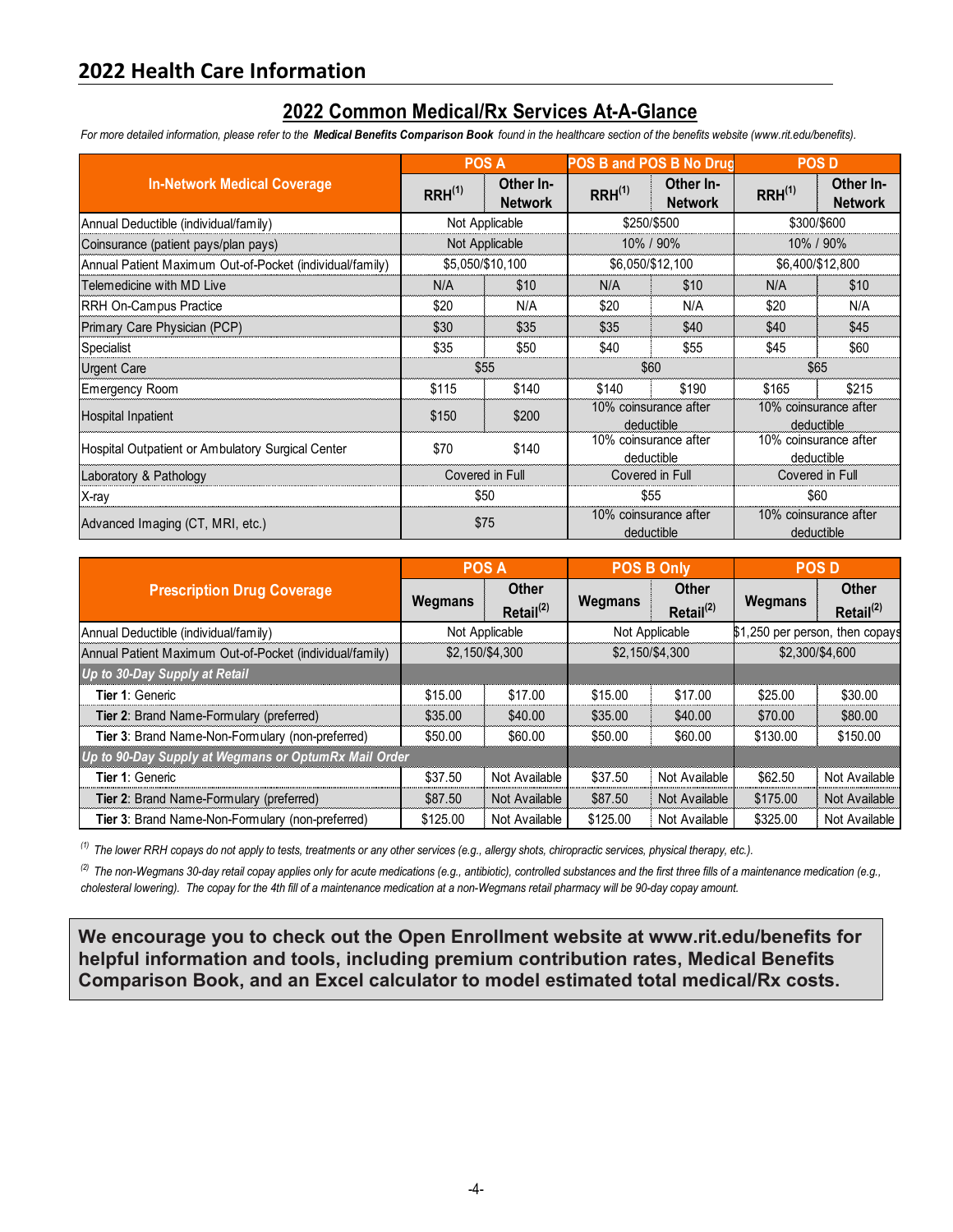# **Reminders**

#### **Pre-Medicare Cost Sharing**

RIT remains committed to providing health care coverage for our retirees. In 2018, we communicated that RIT would be phasing in a new cost-sharing model for pre-Medicare retirees. As previously stated, this change was based on data that showed pre-Medicare retirees utilize their health care benefits to a greater extent than current employees.

As a reminder, effective January 1, 2022, the phase in continues (shown below).

• **Cost Sharing Group 2** – formerly known as the Benchmark group. These employees were hired before January 1, 2004 and were age 35 or over on January 1, 2008.

The retiree contribution amount will increase by 20% over the employee contribution amounts, each year through 2024, as follows:

2020 retiree contributions were 20% more than the employee contributions 2021 retiree contributions will be 40% more than the employee contributions 2022 retiree contributions will be 60% more than the employee contributions 2023 retiree contributions will be 80% more than the employee contributions 2024 and later retiree contributions will be 100% more than the employee contributions

• **Cost Sharing Group 3** – formerly known as the RMA group (Retiree Medical Account). These employees were hired on or after January 1, 2004 OR hired before January 1, 2004 and under age 35 on January 1, 2008.

The medical contributions will be 10% higher than contributions of Cost Sharing Group 2, each year.

If you are currently enrolled in RIT health care coverage, your cost sharing group and your 2022 contribution amount is listed on the enclosed yellow *Retiree Benefits Open Enrollment Form*.

Refer to the contribution rates on pages 10 and 11 of this newsletter

#### **Have Questions? The RIT Service Center Provides Benefits Support**

The RIT Service Center (RSC) provides customer service for most RIT benefits for employees, retirees, surviving spouses, and LTD recipients. The RSC is an effective, efficient single point of contact for questions, service requests, and support.

- You can access the RSC online portal: [help.rit.edu](https://help.rit.edu/sp)
	- o If you have maintained your RIT email, you can click on *RIT Login*
	- o If you have not maintained your RIT email or if you are a surviving spouse, you can click on *Continue as Guest*
- You can call 585-475-5000 to speak to an RSC representative

If you log in as an RIT user, you can also have an Online Live Chat through the portal. This feature is not available for Guest access.

You can access the RSC online portal 24 hours a day. The RSC staff is available for online chats (if you have logged in) and by phone Monday through Friday 7:30 a.m. to 5:00 p.m. EST.

#### *NOTE: The RSC will be closed Thursday, November 25 and Friday, November 26 for Thanksgiving.*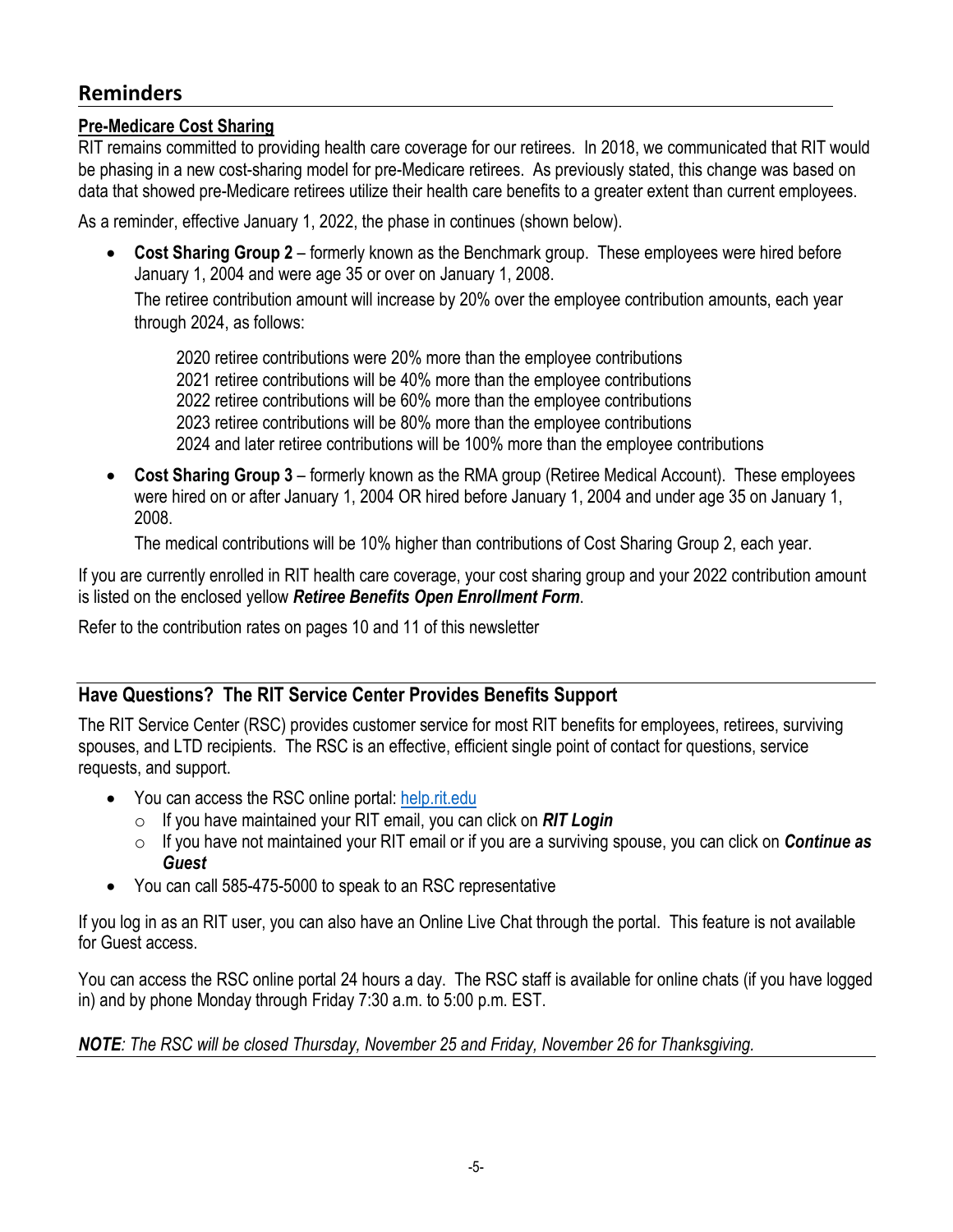# **Medical/Rx Plan continued**

#### **If You Will Turn 65 in 2022**

*This information also applies if it is your spouse or partner who is turning 65.*

About three months prior to your  $65<sup>th</sup>$  birthday, RIT Human Resources will send you information about changes in your medical and dental coverage, if enrolled.

You will become eligible for Medicare on your Medicare eligibility date. Your Medicare eligibility date is the first of the month in which you turn age 65; if your birthday is the first of the month, your Medicare eligibility date will the first of the month prior to your birthday month.

*Medical and Rx*: Your coverage will end the last day of the month prior to your Medicare eligibility date. You will need to enroll in Medicare Part A and Medicare Part B with the Social Security Administration effective on your Medicare eligibility date. You will also need to work with Via Benefits, RIT's Medicare Exchange, to enroll in coverage to supplement Original Medicare (Part A and Part B).

RIT will provide its funding through a Health Reimbursement Arrangement (HRA).

If you cover your pre-Medicare spouse/partner under your pre-Medicare policy, we will automatically set them up under an individual pre-Medicare policy on your Medicare eligibility date. If it is your spouse who is becoming Medicare-eligible, we will change your coverage to an individual policy. We will also notify Lifetime Benefit Solutions (LBS) to update the billing information.

If you cover eligible children, they will continue with pre-Medicare coverage as well. They will be covered under your policy (if your spouse/partner becomes

Medicare-eligible) or your spouse/partner's policy (if you become Medicare-eligible) or under an individual policy if both you and your spouse/partner are Medicare-eligible.

*Dental*: Your coverage will end the last day of the month prior to your Medicare eligibility date. You will be eligible to continue coverage for up to 18 months under the Consolidated Omnibus Reconciliation Act (COBRA). P&A Group, RIT's COBRA administrator, will send you information about continuing coverage. Dental coverage is also available through Via Benefits. You may want to compare the COBRA coverage and rates with the coverage that is available in your geographic area through Via Benefits to determine which coverage is best. If you elect the COBRA continuation coverage of the RIT dental plan, you would be able to enroll in dental coverage through Via Benefits when the COBRA coverage ends.

If you cover your pre-Medicare spouse/partner under your pre-Medicare policy, we will automatically set them up under an individual pre-Medicare policy on your Medicare eligibility date. If it is your spouse who is becoming Medicare-eligible, we will change your coverage to an individual policy. We will also notify Lifetime Benefit Solutions (LBS) to update the billing information.

If you cover eligible children, they will continue with pre-Medicare coverage as well. They will be covered under your policy (if your spouse/partner becomes Medicare-eligible) or your spouse/partner's policy (if you become Medicare-eligible) or under an individual policy if both you and your spouse/partner are Medicare-eligible.

*Vision, Legal Services Plan, Identity Theft Protection*: You continue to be eligible for these benefits even when you become eligible for Medicare. Therefore, if enrolled, these benefits will continue and Lifetime Benefit Solutions (LBS) will continue to bill you.

**NOTE: If you are enrolled in RIT vision coverage with VSP, this continues even when you become eligible for Medicare. You do not need to enroll in vision coverage with Via Benefits.**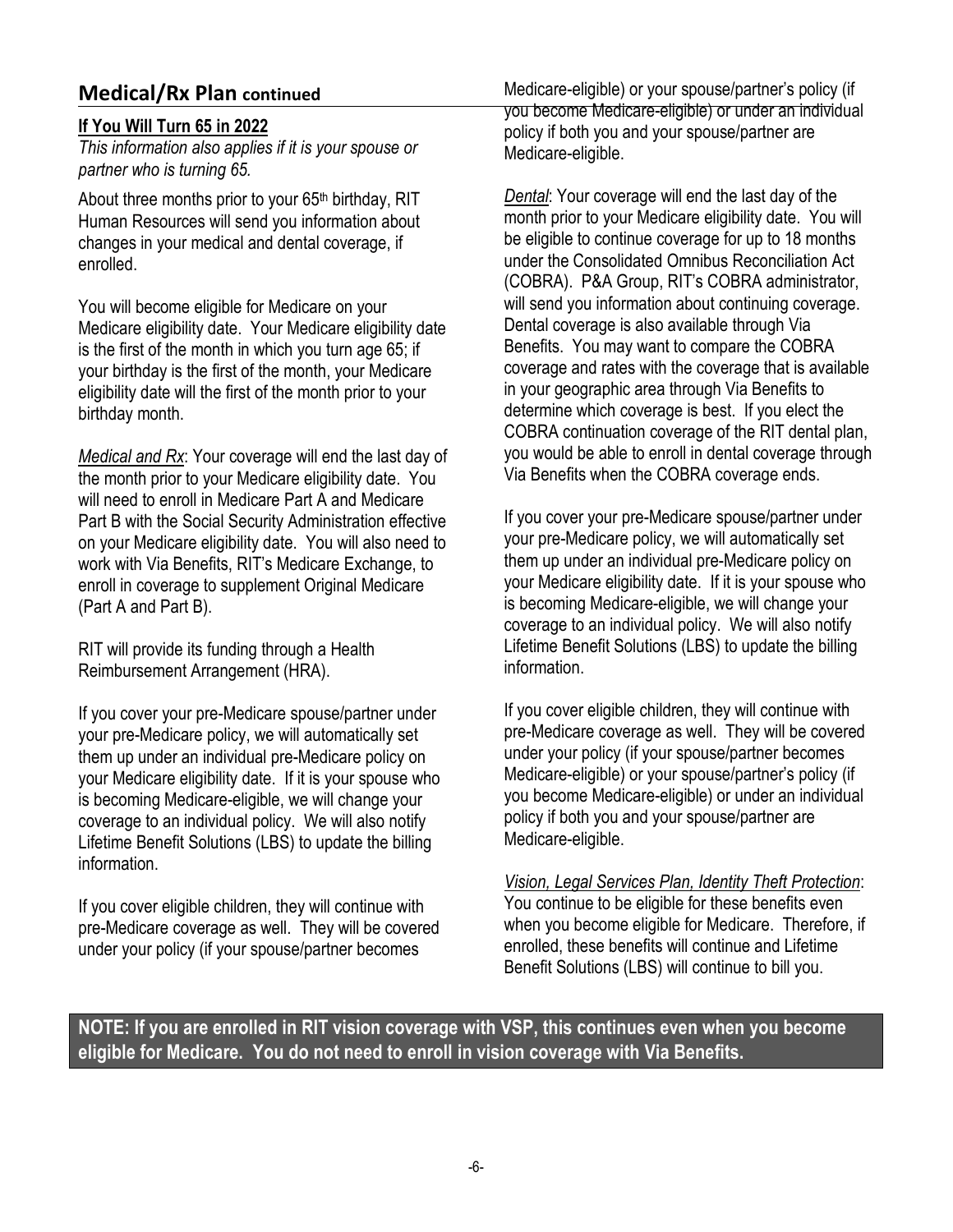# **RIT's Vision Care Plan**

If you or an eligible family member will need eyeglasses in 2022, RIT's vision coverage with VSP is a great benefit. NOTE: in order to cover a family member, you must also be enrolled. Below is a summary of the coverage.

**IMPORTANT:** If you enroll in coverage, VSP does not issue ID cards. Just let your provider know you have VSP coverage. The ID number for retirees is your RIT University ID (UID) (printed on the enclosed yellow form). The ID number for a surviving spouse is the surviving spouse's Social Security Number.

| <b>Benefit</b>                          | <b>Description</b>                                                                                                                                                                                                                                                                                                                                                                                                                                                                                                           | Copay                               |
|-----------------------------------------|------------------------------------------------------------------------------------------------------------------------------------------------------------------------------------------------------------------------------------------------------------------------------------------------------------------------------------------------------------------------------------------------------------------------------------------------------------------------------------------------------------------------------|-------------------------------------|
| WellVision Exam (routine)*              | Focuses on your eyes and overall wellness                                                                                                                                                                                                                                                                                                                                                                                                                                                                                    | \$15                                |
| <b>Prescription Glasses</b>             |                                                                                                                                                                                                                                                                                                                                                                                                                                                                                                                              | \$20                                |
| <b>Frame</b>                            | \$150 allowance for a wide selection of frames<br>\$170 allowance for featured frame brands<br>$\bullet$<br>20% savings on the amount over your allowance<br>٠                                                                                                                                                                                                                                                                                                                                                               | Included in<br>prescription glasses |
| Lenses                                  | Single vision, lined bifocal, and lined trifocal lenses<br>$\bullet$<br>Polycarbonate lenses for dependent children<br>٠                                                                                                                                                                                                                                                                                                                                                                                                     | Included in<br>prescription glasses |
| <b>Lens Enhancements</b>                | Progressive lenses<br>$\bullet$<br>Average savings of 35-40% on other lens<br>٠<br>enhancements (e.g., anti-glare)                                                                                                                                                                                                                                                                                                                                                                                                           | \$0                                 |
| <b>Contacts (instead of glasses)</b>    | \$150 allowance for contacts and contact lens<br>$\bullet$<br>exam (fitting and evaluation)<br>15% savings on a contact lens exam (fitting and<br>$\bullet$<br>evaluation)                                                                                                                                                                                                                                                                                                                                                   | \$0                                 |
| <b>Diabetic Eyecare Plus</b><br>Program | Services related to diabetic eye disease, glaucoma<br>$\bullet$<br>and age-related macular degeneration (AMD).<br>Retinal screening for eligible members with<br>diabetes. Limitations and coordination with<br>medical coverage may apply. Ask your VSP doctor<br>for details.                                                                                                                                                                                                                                              | \$20                                |
| <b>Extra Savings</b>                    | <b>Glasses and Sunglasses</b><br>Extra \$20 to spend on featured frame brands. Go to vsp.com/special offers<br>$\bullet$<br>for details.<br>30% savings on additional glasses and sunglasses, including lens<br>٠<br>enhancements, from the same VSP provider on the same day as your<br>WellVision Exam. Or get 20% from any VSP provider within 12 months of<br>your last WellVision Exam.<br><b>Retinal Screening</b><br>No more than a \$39 copay on routine retinal screening as an enhancement<br>to a WellVision Exam |                                     |
|                                         | <b>Laser Vision Correction</b><br>Average 15% off the regular price or 5% off the promotional price;<br>discounts only available from contracted facilities<br>After surgery, use your frame allowance (if eligible) for sunglasses from any<br>VSP doctor                                                                                                                                                                                                                                                                   |                                     |

*\* If the exam is not considered routine, the exam would not be covered by VSP with a \$15 copay; it may be covered under your medical plan.*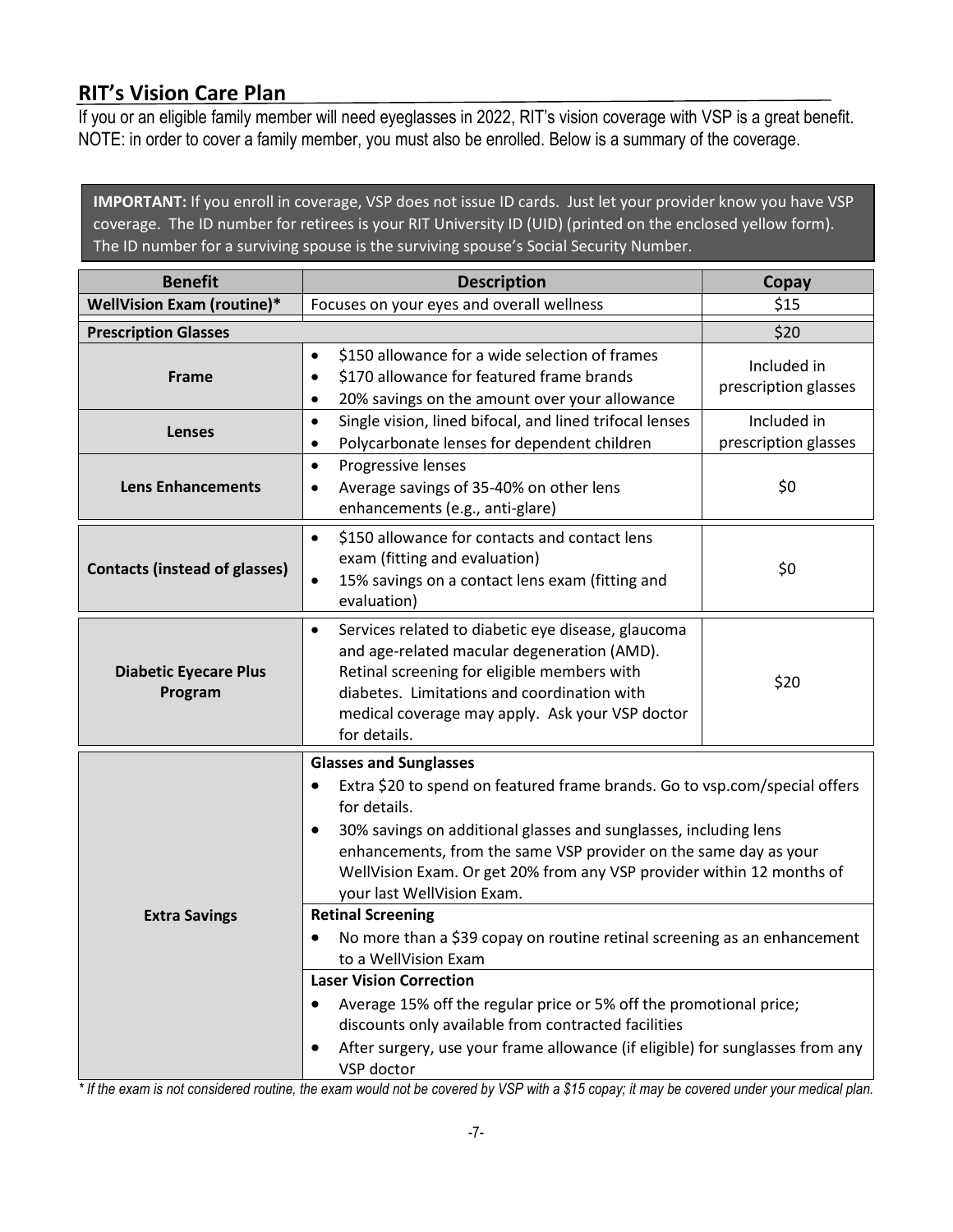# **Other Benefits**

#### **TruHearing® Hearing Aid Discount Program through RIT's Vision Care Coverage**

If you participate in RIT's vision care coverage with VSP, you and your family members can save up to 60% on hearing aids if purchased through TruHearing.

TruHearing provides members with:

- Access to a national network of more than 6,000 hearing health care providers
- Three provider visits for fitting and adjustments
- A 45-day trial
- Three-year manufacturer warranty for repairs and one-time loss and damage replacement
- 48 free batteries per hearing aid
- Discounted pricing on a wide selection of the latest brand name hearing aids
- High quality, low cost batteries delivered to your door

Here's how it works:

- Members call TruHearing. Members and their family call 877-396-7194 and mention VSP.
- Schedule an exam. TruHearing will answer questions and schedule a hearing exam with a local provider.
- Attend appointment. The provider will perform a hearing exam, make a recommendation, order the hearing aids through TruHearing, and fit them for the member.

Learn more about this VSP Exclusive Member Extra at [www.truhearing.com/vsp o](http://www.truhearing.com/vsp)r call 877-396-7194/V with questions.

#### **RIT's Legal Services Plan**

It can be difficult to know how to find an attorney when you need one. With RIT's legal plan through MetLife Law (formerly Hyatt Legal), you can have a team of attorneys ready to help you take care of life's planned and unplanned legal events. During your lifetime, you may need legal help more often than you think. Buying or selling a home and updating your will are just a couple of scenarios where attorneys can provide expert legal advice. With RIT's legal plan, you can get access to legal help for all of these matters and more.

The plan's network attorneys provide support face to face, by phone, or by questions submitted online to their Law Firm E-Panel®. For certain legal matters, your attorney can represent you in court without you being present. The network attorneys are there for you, whenever you need advice on any personal legal matter or representation on a number of legal services covered under the plan—giving you peace of mind that you've got an expert on your side, for as long as you need them.

To elect or cancel coverage, please complete the enclosed yellow *Retiree Benefits Open Enrollment Form*. If you elect coverage, RIT's billing administrator, Lifetime Benefit Solutions (LBS) will bill you monthly for the coverage. For more details, go to [www.rit.edu/benefits](http://www.rit.edu/benefits) and click on the link for the Open Enrollment link.

#### *NOTE: If you enroll, do not begin any legal work prior to January 1, 2022 or it will not be covered.*

#### **Identity Theft Protection**

During the open enrollment period, you can enroll, cancel, or change coverage for 2022. The coverage from Identity Force is very comprehensive. There are three main categories; some of the services are as follows. The monthly premium contributions are found on the enclosed yellow form. You will find details about the benefit on the HR website [\(www.rit.edu/benefits\)](http://www.rit.edu/benefits).

- 1. **Prevention—**fraud monitoring online protection tools
- 2. **Detection—**identity monitoring, change of address monitoring, medical ID fraud protection, and junk mail opt-out
- 3. **Restoration—**identity restoration specialists who complete the paperwork and make calls on your behalf, \$1 million identity theft insurance to reimburse you for eligible out-of-pocket costs (e.g., attorney fees)

*NOTE: You will need to provide the email address for each person you enroll.*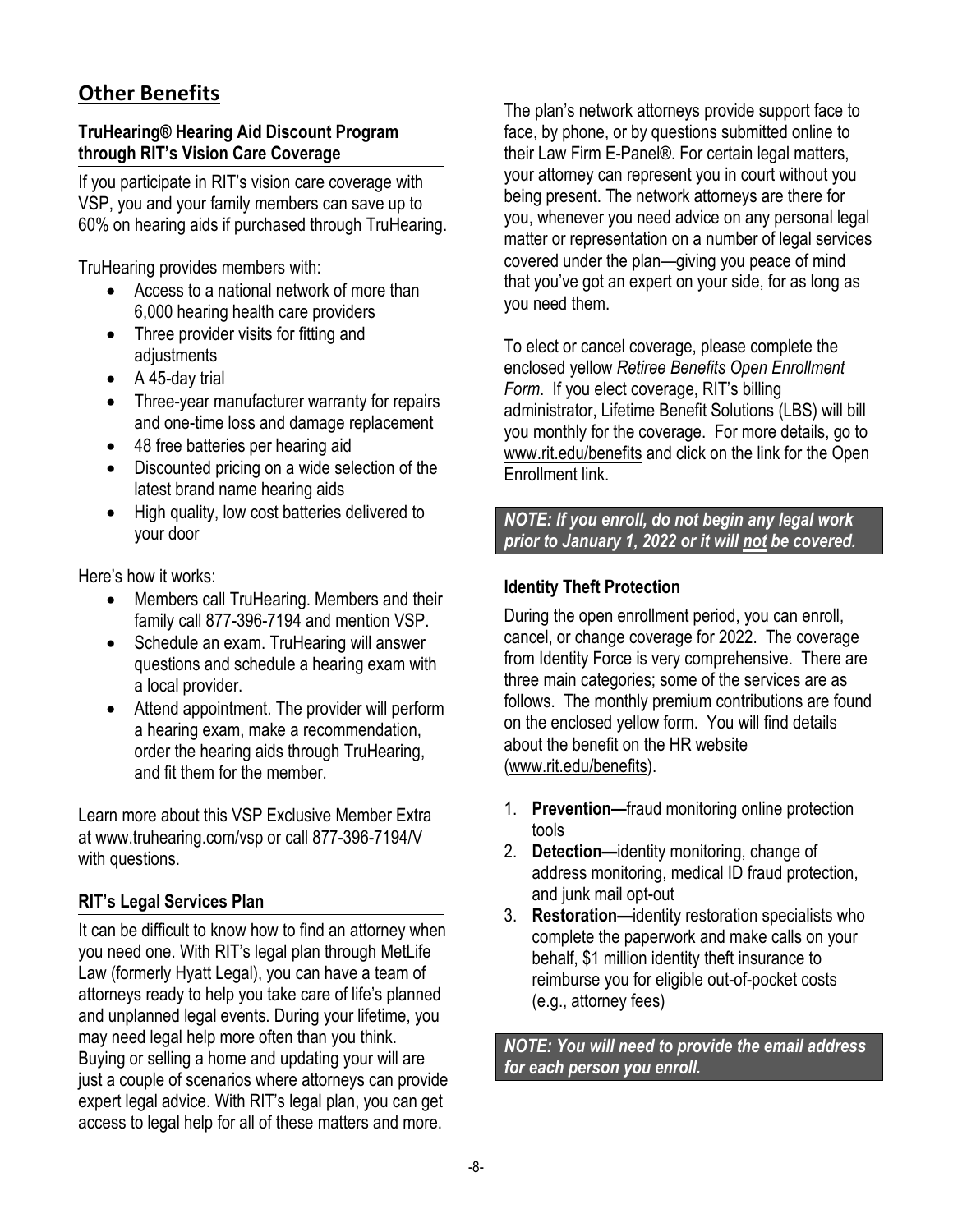# **Other Benefits - Enroll at Any Time**

**PersonalInsurance:**RIToffersemployeesandretireesan opportunity to purchase auto, homeowners, and other kinds of personal insurance at group rates. The programis administered by Mercer Voluntary Benefits and is provided by MetLife Group Property & Casualty, one of the largest underwriters of employer-sponsored insurance programs. While rates are not guaranteed, typical savings in this program are between 10-20 percent off Metropolitan's retail insurance rates.

**Pet Insurance:** Offered at a group discount through Nationwide, this medical insurance for your pets covers thousands of medical problems and conditions related to accidents or illnesses (even cancer) for dogs, cats, birds, ferrets, rabbits, reptiles, and other exotic pets. You have the freedomto visit any licensed veterinarian.

#### **Reminder-Beneficiary Designations**

Are your beneficiary designations up to date? Do you know who you named as your beneficiary for your retirement savings or any life insurance policies you have?

Events such as death, marriage, and divorce can drastically change your life. It's important that you regularly review your beneficiary designations to ensure they are up to date. The decision to change beneficiaries depends on many factors as well as your own personal and financial situation. It is important to make updates and changes in a timely manner to ensure your benefits are distributed the way you wish them to be.

You will find information on how to update your beneficiaries for the RIT Retirement Savings Plan on the retirement plan section of the RIT HR website (www.rit.edu/benefits). If you have retirement savings at both Fidelity and TIAA, you should review and update beneficiaries at both organizations; they are separate designations.

Please remember, the unexpected can happen at any time. Don't put your loved ones in a bad situation because you didn't take the time to designate your beneficiaries.

#### **RIT Services and Discounts**

**Tuition Waiver:** You and your eligible family members continue to be eligible for Tuition Waiver (courses taken at RIT).

**AccessPrivilegestoRITFacilities:**By using your Retiree ID Card, you have access privileges to RIT facilities and services such as the Student Life Center and Wallace Library.

**RITEmail:**Youmaycontinuetohavean RITemailaccount. Fromthe first time your email account is activated, you will receive an annual email notice from ITS confirming you want to continue your

account. Follow the instructions to keep the account.

**Barnes&Noble@RIT:**ShowyourRIT RetireeIDCardand get a 10% discount on most items. Please note that this applies to retirees only, not spouses or surviving spouses.

**RARES:** This not-for-profit organization provides over 400 discounts on local, regional, and national products and services. Enter code RARES4me to log in to their website.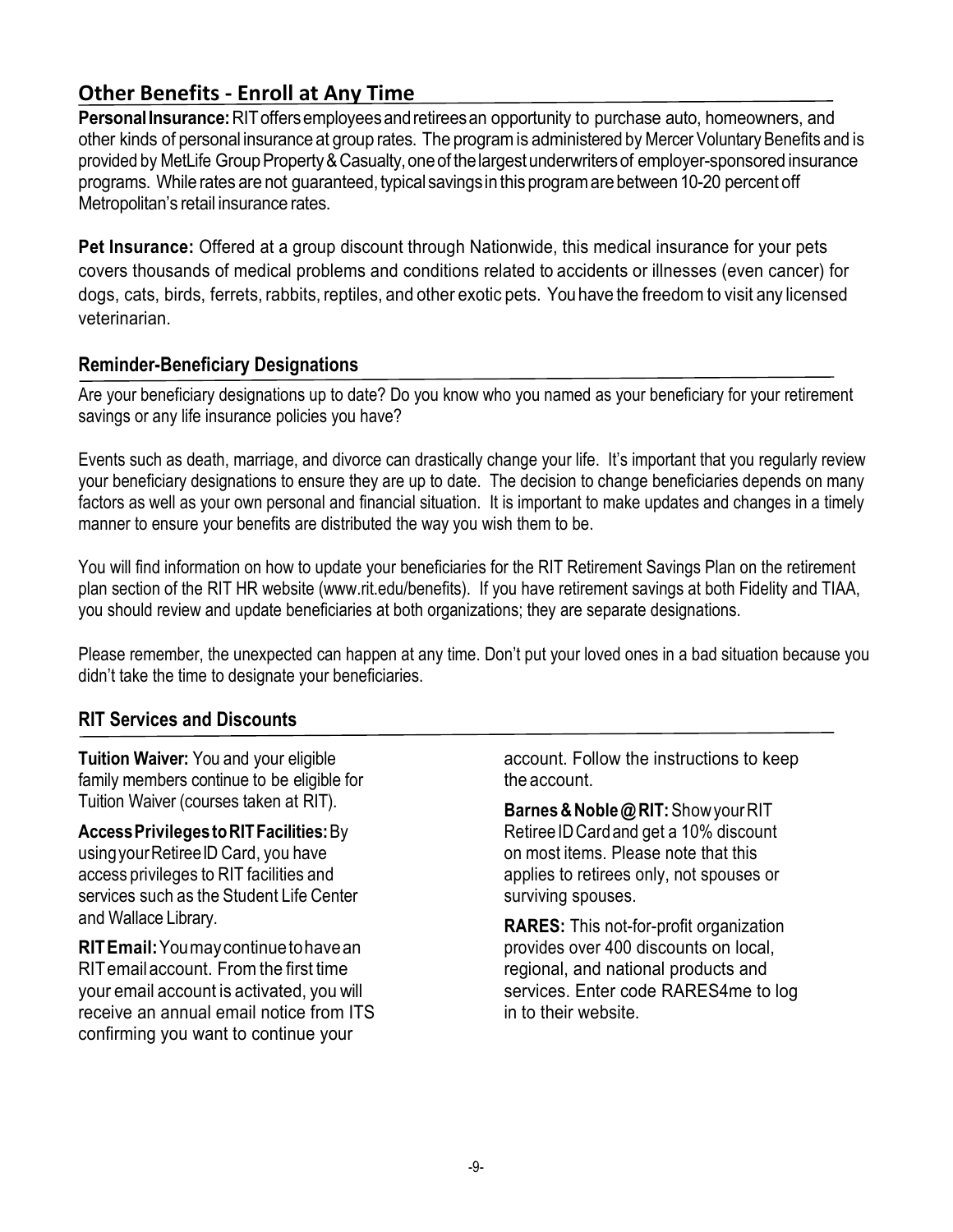| Contribution Rates-Group 2 (refer to page 5 for Group definition) |  |  |  |  |
|-------------------------------------------------------------------|--|--|--|--|
|-------------------------------------------------------------------|--|--|--|--|

| <b>PLAN</b>                                   | <b>LEVEL OF COVERAGE</b>                                                      | <b>FULL-TIME</b><br><b>SALARY</b><br><b>LEVEL 1</b> | <b>FULL-TIME</b><br><b>SALARY</b><br>LEVEL <sub>2</sub> | <b>FULL-TIME</b><br><b>SALARY</b><br>LEVEL <sub>3</sub> | <b>FULL-TIME</b><br><b>SALARY</b><br><b>LEVEL 4</b> | <b>PART-TIME</b>                                 |
|-----------------------------------------------|-------------------------------------------------------------------------------|-----------------------------------------------------|---------------------------------------------------------|---------------------------------------------------------|-----------------------------------------------------|--------------------------------------------------|
| <b>Blue Point2 POS A</b>                      | • Individual                                                                  | \$256.62                                            | \$380.16                                                | \$444.65                                                | \$507.97                                            | \$571.18                                         |
|                                               | $\bullet$ 2 Person                                                            | \$611.47                                            | \$827.29                                                | \$935.27                                                | \$1,053.24                                          | \$1,257.01                                       |
|                                               | $\bullet$ Family                                                              | \$776.88                                            | \$1,164.95                                              | \$1,300.20                                              | \$1,449.09                                          | \$1,614.64                                       |
|                                               | • One Parent Family                                                           | \$705.30                                            | \$963.11                                                | \$1,086.18                                              | \$1,219.09                                          | \$1,387.33                                       |
| <b>Blue Point2 POS B</b>                      | • Individual                                                                  | \$198.86                                            | \$298.94                                                | \$353.22                                                | \$406.61                                            | \$492.46                                         |
|                                               | $\bullet$ 2 Person                                                            | \$462.30                                            | \$642.14                                                | \$729.66                                                | \$826.83                                            | \$1,077.73                                       |
|                                               | $\bullet$ Family                                                              | \$638.58                                            | \$929.86                                                | \$1,040.29                                              | \$1,163.76                                          | \$1,391.98                                       |
|                                               | • One Parent Family                                                           | \$501.57                                            | \$673.94                                                | \$757.52                                                | \$858.18                                            | \$1,126.13                                       |
| <b>Blue Point2 POS B</b><br>No Drug           | • Individual<br>$\bullet$ 2 Person<br>$\bullet$ Family<br>• One Parent Family | \$11.39<br>\$115.49<br>\$251.78<br>\$123.44         | \$73.86<br>\$175.95<br>\$353.39<br>\$200.86             | \$109.06<br>\$223.60<br>\$428.22<br>\$249.79            | \$142.86<br>\$279.97<br>\$502.13<br>\$310.00        | \$257.42<br>\$590.85<br>\$791.18<br>\$650.96     |
| <b>Blue Point2 POS D</b>                      | $\bullet$ Individual                                                          | \$12.78                                             | \$85.47                                                 | \$120.19                                                | \$153.60                                            | \$164.80                                         |
|                                               | • 2 Person                                                                    | \$140.30                                            | \$201.97                                                | \$249.60                                                | \$305.76                                            | \$635.26                                         |
|                                               | $\bullet$ Family                                                              | \$275.95                                            | \$377.90                                                | \$452.11                                                | \$525.60                                            | \$840.91                                         |
|                                               | • One Parent Family                                                           | \$150.61                                            | \$228.91                                                | \$277.97                                                | \$337.98                                            | \$691.78                                         |
| <b>Blue PPO</b><br>(outside Rochester area)   | $\bullet$ Individual<br>• 2 Person<br>$\bullet$ Family<br>• One Parent Family | \$154.72<br>\$363.46<br>\$561.12<br>\$393.94        | \$249.97<br>\$532.38<br>\$804.22<br>\$554.43            | \$301.90<br>\$614.69<br>\$908.66<br>\$632.32            | \$352.85<br>\$706.42<br>\$1,025.90<br>\$727.04      | \$452.19<br>\$986.83<br>\$1,288.32<br>\$1,026.26 |
| <b>Vision Care</b>                            | • Individual                                                                  | \$9.64                                              | \$9.64                                                  | \$9.64                                                  | \$9.64                                              | \$9.64                                           |
|                                               | • 2 Person                                                                    | \$19.26                                             | \$19.26                                                 | \$19.26                                                 | \$19.26                                             | \$19.26                                          |
|                                               | $\bullet$ Family                                                              | \$31.01                                             | \$31.01                                                 | \$31.01                                                 | \$31.01                                             | \$31.01                                          |
| Dental Coverage - Standard                    | • Individual                                                                  | \$31.42                                             | \$31.42                                                 | \$31.42                                                 | \$31.42                                             | \$31.42                                          |
|                                               | • 2 Person                                                                    | \$73.49                                             | \$73.49                                                 | \$73.49                                                 | \$73.49                                             | \$73.49                                          |
|                                               | $\bullet$ Family                                                              | \$111.85                                            | \$111.85                                                | \$111.85                                                | \$111.85                                            | \$111.85                                         |
| Dental Coverage - Enhanced                    | $\bullet$ Individual                                                          | \$40.18                                             | \$40.18                                                 | \$40.18                                                 | \$40.18                                             | \$40.18                                          |
|                                               | • 2 Person                                                                    | \$95.33                                             | \$95.33                                                 | \$95.33                                                 | \$95.33                                             | \$95.33                                          |
|                                               | $\bullet$ Family                                                              | \$145.56                                            | \$145.56                                                | \$145.56                                                | \$145.56                                            | \$145.56                                         |
| <b>Legal Services (Hyatt)</b>                 | • Retiree and Family                                                          | \$18.75                                             | \$18.75                                                 | \$18.75                                                 | \$18.75                                             | \$18.75                                          |
| <b>Identity Theft Protection-UltraSecure</b>  | • One Adult                                                                   | \$9.95                                              | \$9.95                                                  | \$9.95                                                  | \$9.95                                              | \$9.95                                           |
|                                               | • Two Adults                                                                  | \$19.90                                             | \$19.90                                                 | \$19.90                                                 | \$19.90                                             | \$19.90                                          |
| Identity Theft Protection-UltraSecure+ Credit | • One Adult                                                                   | \$16.95                                             | \$16.95                                                 | \$16.95                                                 | \$16.95                                             | \$16.95                                          |
|                                               | • Two Adults                                                                  | \$33.90                                             | \$33.90                                                 | \$33.90                                                 | \$33.90                                             | \$33.90                                          |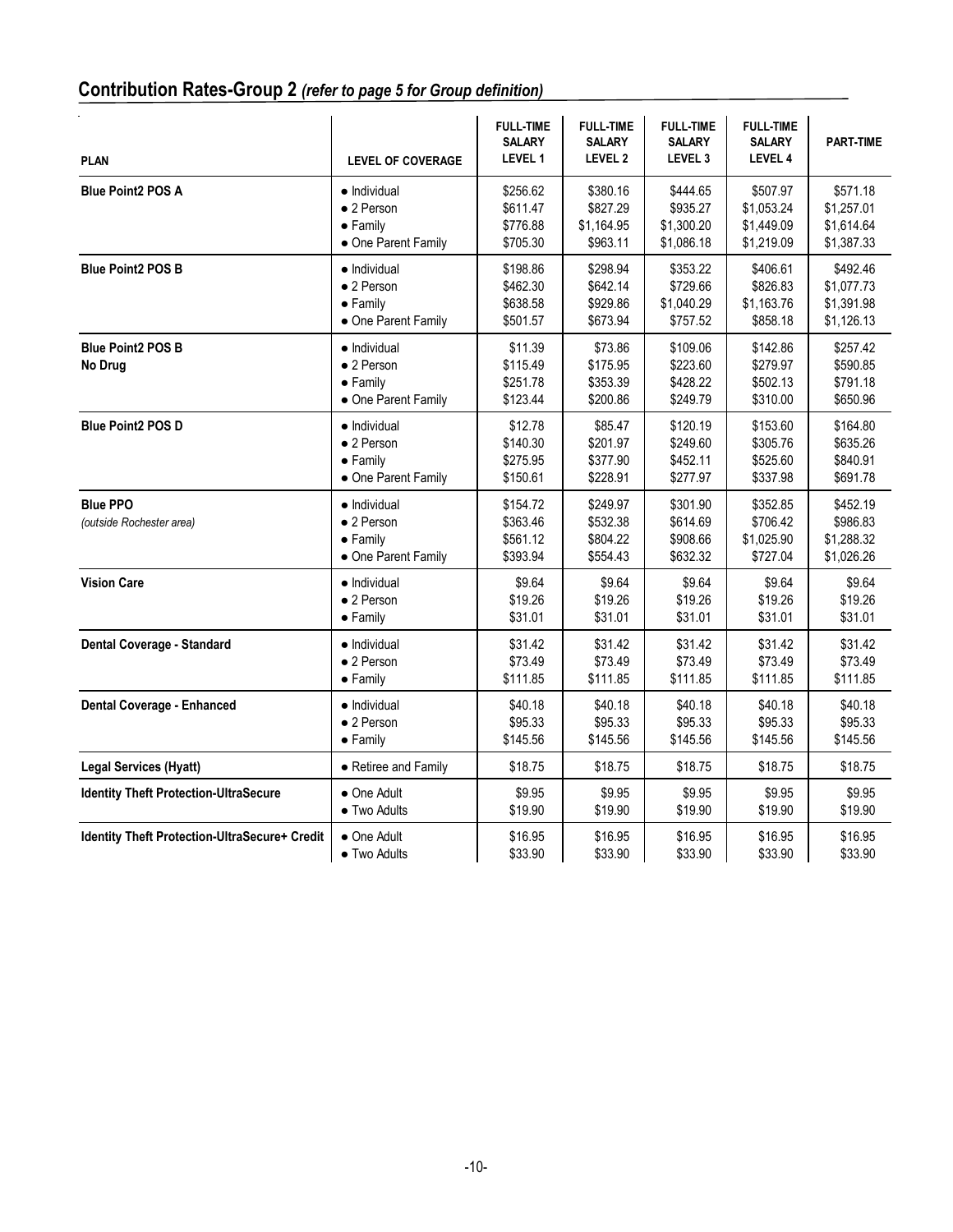| Contribution Rates-Group 3 (refer to page 5 for Group definition) |  |  |
|-------------------------------------------------------------------|--|--|
|-------------------------------------------------------------------|--|--|

| <b>PLAN</b>                                   | <b>LEVEL OF COVERAGE</b>                                                              | <b>FULL-TIME</b><br><b>SALARY</b><br>LEVEL 1 | <b>FULL-TIME</b><br><b>SALARY</b><br><b>LEVEL 2</b> | <b>FULL-TIME</b><br><b>SALARY</b><br>LEVEL <sub>3</sub> | <b>FULL-TIME</b><br><b>SALARY</b><br><b>LEVEL 4</b> | <b>PART-TIME</b>                                   |
|-----------------------------------------------|---------------------------------------------------------------------------------------|----------------------------------------------|-----------------------------------------------------|---------------------------------------------------------|-----------------------------------------------------|----------------------------------------------------|
| <b>Blue Point2 POS A</b>                      | · Individual                                                                          | \$282.28                                     | \$418.18                                            | \$489.12                                                | \$558.77                                            | \$628.30                                           |
|                                               | $\bullet$ 2 Person                                                                    | \$672.62                                     | \$910.02                                            | \$1,028.80                                              | \$1,158.56                                          | \$1,382.71                                         |
|                                               | $\bullet$ Family                                                                      | \$854.57                                     | \$1,281.45                                          | \$1,430.22                                              | \$1,594.00                                          | \$1,776.10                                         |
|                                               | • One Parent Family                                                                   | \$775.83                                     | \$1,059.42                                          | \$1,194.80                                              | \$1,341.00                                          | \$1,526.06                                         |
| <b>Blue Point2 POS B</b>                      | • Individual                                                                          | \$218.75                                     | \$328.83                                            | \$388.54                                                | \$447.27                                            | \$541.71                                           |
|                                               | $\bullet$ 2 Person                                                                    | \$508.53                                     | \$706.35                                            | \$802.63                                                | \$909.51                                            | \$1,185.50                                         |
|                                               | $\bullet$ Family                                                                      | \$702.44                                     | \$1,022.85                                          | \$1,144.32                                              | \$1,280.14                                          | \$1,531.18                                         |
|                                               | • One Parent Family                                                                   | \$551.73                                     | \$741.33                                            | \$833.27                                                | \$944.00                                            | \$1,238.74                                         |
| <b>Blue Point2 POS B</b><br>No Drug           | $\bullet$ Individual<br>$\bullet$ 2 Person<br>$\bullet$ Family<br>• One Parent Family | \$12.53<br>\$127.04<br>\$276.96<br>\$135.78  | \$81.25<br>\$193.55<br>\$388.73<br>\$220.95         | \$119.97<br>\$245.96<br>\$471.04<br>\$274.77            | \$157.15<br>\$307.97<br>\$552.34<br>\$341.00        | \$283.16<br>\$649.94<br>\$870.30<br>\$716.06       |
| <b>Blue Point2 POS D</b>                      | $\bullet$ Individual                                                                  | \$14.06                                      | \$94.02                                             | \$132.21                                                | \$168.96                                            | \$181.28                                           |
|                                               | $\bullet$ 2 Person                                                                    | \$154.33                                     | \$222.17                                            | \$274.56                                                | \$336.34                                            | \$698.79                                           |
|                                               | $\bullet$ Family                                                                      | \$303.55                                     | \$415.69                                            | \$497.32                                                | \$578.16                                            | \$925.00                                           |
|                                               | • One Parent Family                                                                   | \$165.67                                     | \$251.80                                            | \$305.77                                                | \$371.78                                            | \$760.96                                           |
| <b>Blue PPO</b><br>(outside Rochester area)   | $\bullet$ Individual<br>• 2 Person<br>$\bullet$ Family<br>• One Parent Family         | \$170.19<br>\$399.81<br>\$617.23<br>\$433.33 | \$274.97<br>\$585.62<br>\$884.64<br>\$609.87        | \$332.09<br>\$676.16<br>\$999.53<br>\$695.55            | \$388.14<br>\$777.06<br>\$1,128.49<br>\$799.74      | \$497.41<br>\$1,085.51<br>\$1,417.15<br>\$1,128.89 |
| <b>Vision Care</b>                            | • Individual                                                                          | \$9.64                                       | \$9.64                                              | \$9.64                                                  | \$9.64                                              | \$9.64                                             |
|                                               | • 2 Person                                                                            | \$19.26                                      | \$19.26                                             | \$19.26                                                 | \$19.26                                             | \$19.26                                            |
|                                               | $\bullet$ Family                                                                      | \$31.01                                      | \$31.01                                             | \$31.01                                                 | \$31.01                                             | \$31.01                                            |
| Dental Coverage - Standard                    | · Individual                                                                          | \$31.42                                      | \$31.42                                             | \$31.42                                                 | \$31.42                                             | \$31.42                                            |
|                                               | • 2 Person                                                                            | \$73.49                                      | \$73.49                                             | \$73.49                                                 | \$73.49                                             | \$73.49                                            |
|                                               | $\bullet$ Family                                                                      | \$111.85                                     | \$111.85                                            | \$111.85                                                | \$111.85                                            | \$111.85                                           |
| Dental Coverage - Enhanced                    | • Individual                                                                          | \$40.18                                      | \$40.18                                             | \$40.18                                                 | \$40.18                                             | \$40.18                                            |
|                                               | • 2 Person                                                                            | \$95.33                                      | \$95.33                                             | \$95.33                                                 | \$95.33                                             | \$95.33                                            |
|                                               | $\bullet$ Family                                                                      | \$145.56                                     | \$145.56                                            | \$145.56                                                | \$145.56                                            | \$145.56                                           |
| <b>Legal Services (Hyatt)</b>                 | • Retiree and Family                                                                  | \$18.75                                      | \$18.75                                             | \$18.75                                                 | \$18.75                                             | \$18.75                                            |
| <b>Identity Theft Protection-UltraSecure</b>  | • One Adult                                                                           | \$9.95                                       | \$9.95                                              | \$9.95                                                  | \$9.95                                              | \$9.95                                             |
|                                               | • Two Adults                                                                          | \$19.90                                      | \$19.90                                             | \$19.90                                                 | \$19.90                                             | \$19.90                                            |
| Identity Theft Protection-UltraSecure+ Credit | • One Adult                                                                           | \$16.95                                      | \$16.95                                             | \$16.95                                                 | \$16.95                                             | \$16.95                                            |
|                                               | • Two Adults                                                                          | \$33.90                                      | \$33.90                                             | \$33.90                                                 | \$33.90                                             | \$33.90                                            |